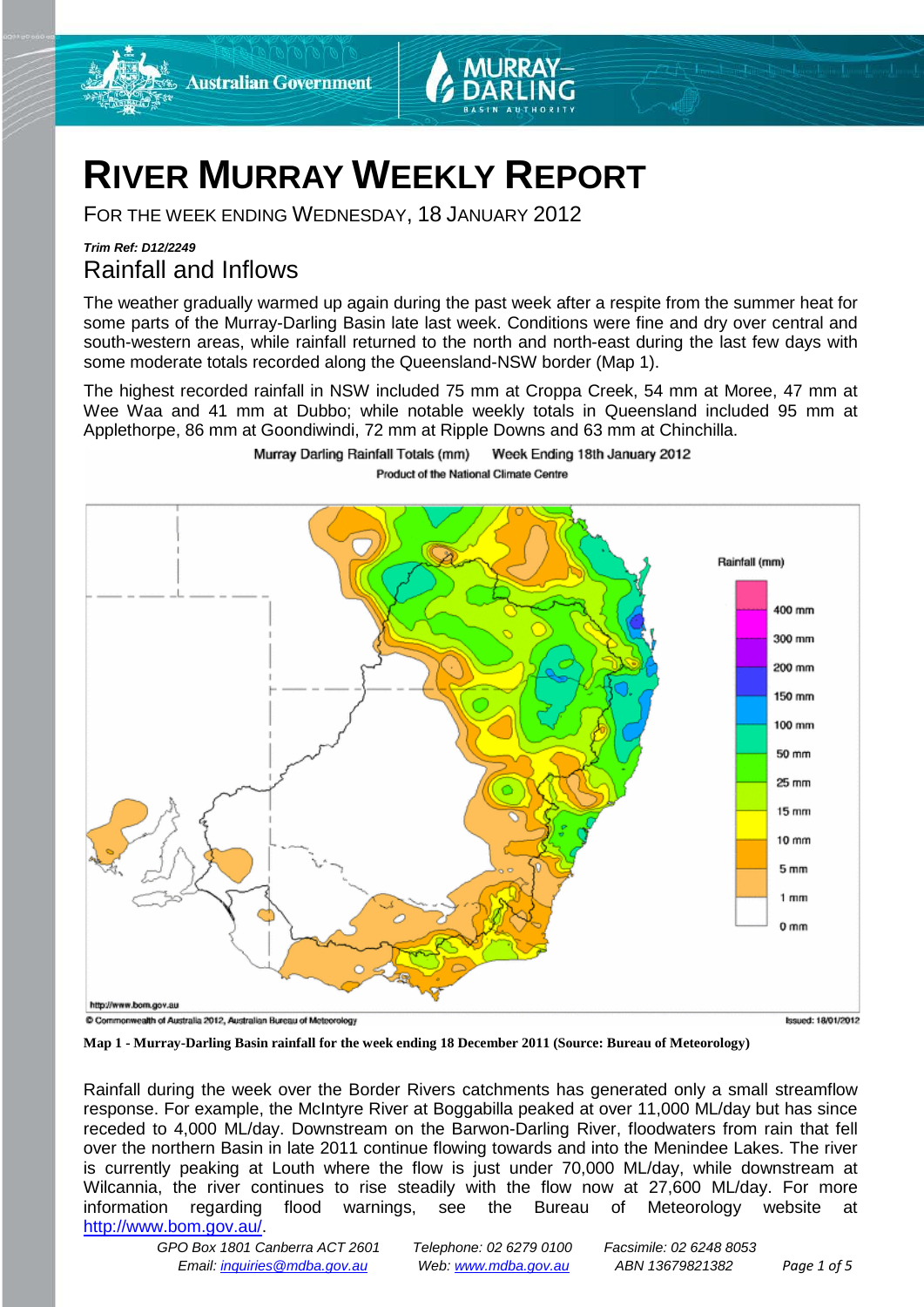

In the upper Murray catchments, flows have generally been receding during the past week. On the upper Murray, the flow at Biggara eased from 700 to 600 ML/day, while the flow at Jingellic has decreased from 2,500 to 2,100 ML/day. On the Ovens River, the flow at Rocky Point fell from 1,100 to 600 ML/day and the flow at Wangaratta has fallen from 1,900 to below 1,000 ML/day.

## River Operations

MDBA active storage decreased by 77 GL during the week to 6,611 GL (77% capacity). At Dartmouth Reservoir, the total storage increased by 2 GL to 2,960 GL (77% capacity). The release to the Mitta Mitta River, measured at Colemans, was around 300 ML/day for the week. At Hume Reservoir the storage volume fell by 90 GL to 2,248 GL (75% capacity). The flow past Doctors Point averaged around 16,000 ML/day.

At Yarrawonga weir, the pool level was raised earlier in the week above its normal operating range to capture some of the additional water in this reach of the Murray resulting from reduced irrigation demand. The level fell over the remainder of the week, as the stored water was used to supply demand, and is currently 124.75 m AHD. Demand at the irrigation offtakes totalled 65 GL this week compared with 72 GL last week. The release from Yarrawonga was reduced over the week from 11,500 ML/day to 8,300 ML/day and should remain around 8,300 ML/day for the coming week.

On the Edward River, flow through the Edward Offtake remained steady this week at 1,660 ML/day, however the Gulpa Offtake was reduced to around 650 ML/day in order to allow the higher areas of Reed Beds Swamp to start drying out. Releases from the Edward Escape eased back this week from around 2,000 ML/day to 1,700 ML/day. Diversion to Colligen Creek increased this week to around 290 ML/day to compensate for the lower flows last week of around 70 ML/day.

On the Goulburn River, the flow at McCoys Bridge increased to around 2,000 ML/day mid week as expected. The Goulburn system is being managed by Goulburn-Murray Water to provide a flow of around 1,600 ML/day at McCoys Bridge and this flow should be maintained over the coming week.

On the Murray, the flow at Torrumbarry Weir has increased to 7,700 ML/day. The flow is now expected to peak around this level and fall back to below 7,000 ML/day in the next few days. Downstream at Euston Weir, the flow fell away early in the week but has remained fairly steady during the past few days at around 5,300 L/day. The flow should rise slightly in the coming week.

On the Darling River, inflows to the Menindee Lakes continue rising and the storage volume is now starting to increase. The current volume is 1,526 GL (88% capacity), which is 15 GL more than last week. Release from the lakes was decreased during the week and is currently 18,000 ML/day measured at Weir 32. To manage the storage level and bring the lakes back to full supply, the NSW Office of Water has advised that the release will continue to be decreased during the second half of January and, at this stage, should return to around 9,000 ML/day by early February. On the lower Darling River, the flow at Burtundy is currently at 13,400 ML/day and close to a peak, which should be observed during the next week. For further information on the flood operations at Menindee Lakes, please refer to the NSW Office of Water website (http://www.water.nsw.gov.au).

Downstream on the River Murray at Wentworth, the flow is currently 15,300 ML/day, down from 16,300 ML/day this time last week. Higher than expected transmission losses and diversions have kept the flow here lower than expected, however it should increase slightly over the coming week.

At Lake Victoria, the storage level is currently 25.94 m AHD (551 GL, 81% capacity). The flow into South Australia averaged around 16,500 ML/day during the last week with the delivery of environmental water maintaining a flow above the usual entitlement. At the Lower Lakes, the five day average level is currently 0.70 m AHD and barrage releases have increased to around 7,000 ML/day.

## **For media inquiries contact the Media Officer on 02 6279 0141**

*GPO Box 1801 Canberra ACT 2601 Telephone: 02 6279 0100 Facsimile: 02 6248 8053 Email: [inquiries@mdba.gov.au](mailto:inquiries@mdba.gov.au) Web: [www.mdba.gov.au](http://www.mdba.gov.au/) ABN 13679821382 Page 2 of 5* DAVID DREVERMAN Executive Director, River Murray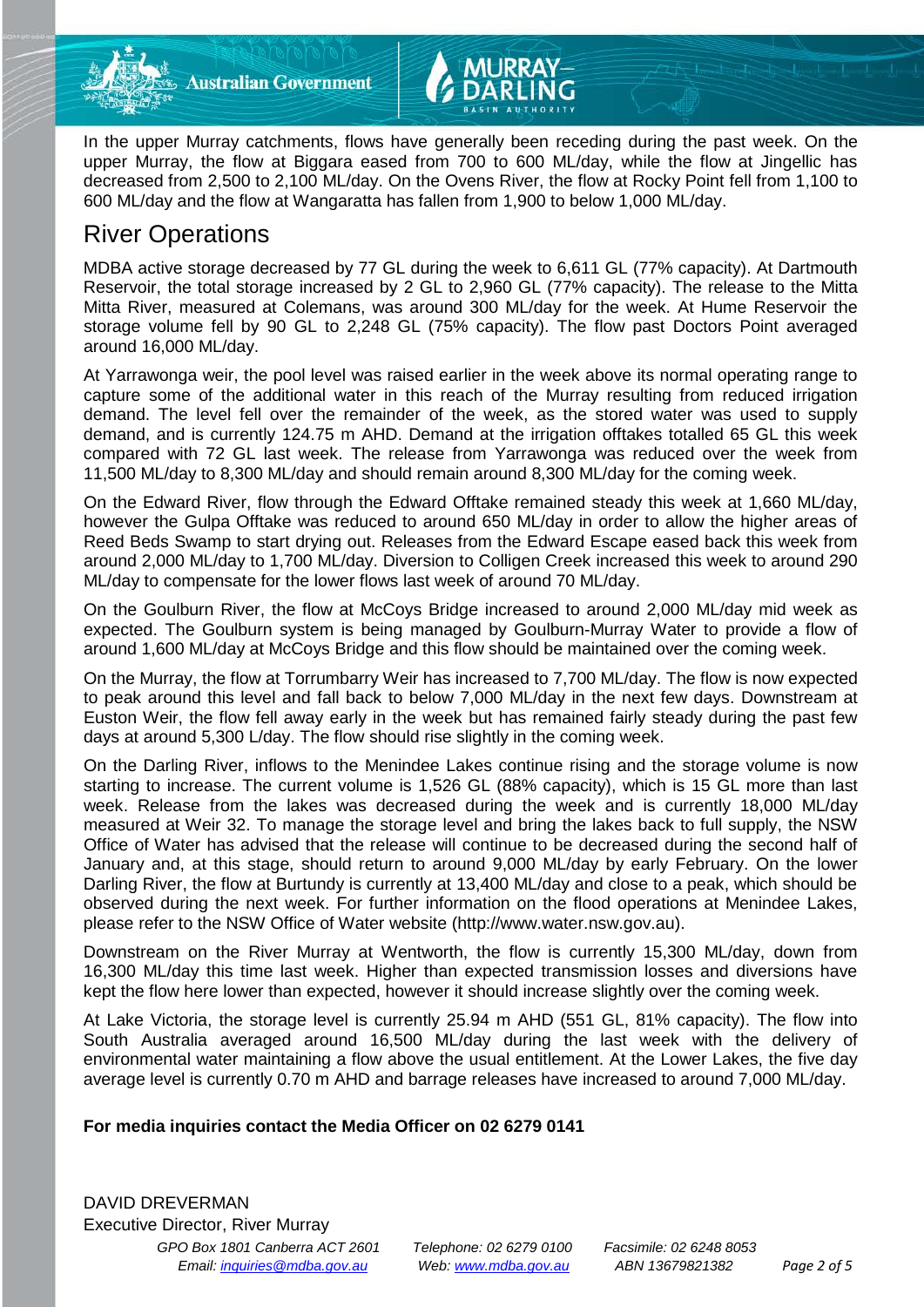



## Water in Storage Week ending Wednesday 18 Jan 2012

| <b>MDBA Storages</b>             | Full<br>Supply<br>Level | Full Supply<br>Volume | Current<br>Storage<br>Level | Current | Storage | Dead<br>Storage | Active<br>Storage | Change in<br>Total<br>Storage<br>for the<br>Week |
|----------------------------------|-------------------------|-----------------------|-----------------------------|---------|---------|-----------------|-------------------|--------------------------------------------------|
|                                  | $(m$ AHD)               | (GL)                  | $(m$ AHD)                   | (GL)    | %       | (GL)            | (GL)              | (GL)                                             |
| Dartmouth Reservoir              | 486.00                  | 3856                  | 471.21                      | 2 9 6 0 | 77%     | 71              | 2889              | $+2$                                             |
| Hume Reservoir                   | 192.00                  | 3 0 0 5               | 187.91                      | 2 2 4 8 | 75%     | 23              | 2 2 2 5           | $-90$                                            |
| Lake Victoria                    | 27.00                   | 677                   | 25.94                       | 551     | 81%     | 100             | 451               | -5                                               |
| Menindee Lakes                   |                         | 1 731*                |                             | 1 526   | 88%     | (480#)          | 1 0 4 6           | $+15$                                            |
| <b>Total</b>                     |                         | 9 2 6 9               |                             | 7 285   | 79%     | $ -$            | 6611              | -78                                              |
| <b>Total Active MDBA Storage</b> |                         |                       |                             |         |         |                 | 77% ^             |                                                  |

## **Major State Storages**

| <b>Burriniuck Reservoir</b> | 026     | 848   | 83% |     | 845  | $-31$                |
|-----------------------------|---------|-------|-----|-----|------|----------------------|
| <b>Blowering Reservoir</b>  | 631     | .367  | 84% | 24  | 343  | -52                  |
| Eildon Reservoir            | 3 3 3 4 | 3 188 | 96% | 100 | 3088 | $\overline{A}$<br>ιv |

\* Menindee surcharge capacity – 2050 GL \*\* All Data is rounded to nearest GL \*\*

# NSW takes control of Menindee Lakes when storage falls below 480 GL, and control reverts to MDBA when storage next reaches 640 GL ^ % of total active MDBA storage

**Snowy Mountains Scheme Snowy diversions for week ending 17 Jan 2012** 

| <b>Storage</b>         | <b>Active Storage</b><br>(GL) | Weekly Change<br>(GL) | Diversion (GL)   | This Week | From 1 May<br>2011 |
|------------------------|-------------------------------|-----------------------|------------------|-----------|--------------------|
| Lake Eucumbene - Total | 2 1 3 1                       | n/a                   | Snowy-Murray     |           | 286                |
| Snowy-Murray Component | 707                           | n/a                   | Tooma-Tumut      | $+2$      | 246                |
| <b>Target Storage</b>  | 1520                          |                       | Net Diversion    | -1        | 40                 |
|                        |                               |                       | Murray 1 Release | +8        | 601                |

## **Major Diversions from Murray and Lower Darling (GL) \***

| <b>New South Wales</b>    | This Week | From 1 July<br>2011 | Victoria                        | This Week | From 1<br><b>July 2011</b> |
|---------------------------|-----------|---------------------|---------------------------------|-----------|----------------------------|
| Murray Irrig. Ltd (Net)   | 52.3      | 756                 | Yarrawonga Main Channel (net)   | 9.8       | 163                        |
| Wakool Sys Allowance      | 2.3       | 5                   | Torrumbarry System + Nyah (net) | 14.4      | 325                        |
| Western Murray Irrigation | 1.2       | 13                  | Sunraysia Pumped Districts      | 4.5       | 57                         |
| Licensed Pumps            | 5.9       | 112                 | Licensed pumps - GMW (Nyah+u/s) | 3.7       | 28                         |
| Lower Darling             | 10.7      | 101                 | Licensed pumps - LMW            | 11.3      | 160                        |
| <b>TOTAL</b>              | 72.4      | 987                 | TOTAL                           | 43.7      | 733                        |

\* Figures derived from estimates and monthly data. Please note that not all data may have been available at the time of creating this report. \*\* All data above is rounded to nearest 100 ML for weekly data and nearest GL for cumulative data\*\*

| Flow to South Australia (GL)                                 | Entitlement this month | $217.0*$ |                 |  |  |  |
|--------------------------------------------------------------|------------------------|----------|-----------------|--|--|--|
| * Flow to SA will be greater than entitlement for            | Flow this week         | 114.7    | (16 400 ML/day) |  |  |  |
| January due to Additional Dilution Flow and water            | Flow so far this month | 341.2    |                 |  |  |  |
| trades to SA.                                                | Flow last month        | 520.4    |                 |  |  |  |
| (microSiemens/cm at 25 $^{\circ}$ C)<br><b>Salinity (EC)</b> |                        |          |                 |  |  |  |

## Current Average over the last week Average since 1 August 2011

|                         | <b>CULLEIR</b> | AVEIQUE UVEI LITE IQUI WEEN | Average since T August 2011 |
|-------------------------|----------------|-----------------------------|-----------------------------|
| Swan Hill               | 120            | 130                         | 140                         |
| Euston                  | 120            | 130                         | 130                         |
| <b>Red Cliffs</b>       | 180            | 170                         | 120                         |
| Merbein                 | 190            | 180                         | 130                         |
| Burtundy (Darling)      | 310            | 300                         | 390                         |
| Lock 9                  | 240            | 260                         | 160                         |
| Lake Victoria           | 220            | 220                         | 200                         |
| Berri                   | 560            | 510                         | 240                         |
| Waikerie                |                |                             |                             |
| Morgan                  | 380            | 330                         | 270                         |
| Mannum                  | 280            | 290                         | 290                         |
| Murray Bridge           | 330            | 330                         | 340                         |
| Milang (Lake Alex.)     | 500            | 490                         | 510                         |
| Poltalloch (Lake Alex.) | 440            | 480                         | 320                         |
| Meningie (Lake Alb.)    | 5 1 2 0        | 5 0 8 0                     | 5430                        |
| Goolwa Barrages         | 660            | 1890                        | 1 3 6 0                     |
|                         |                |                             |                             |

*GPO Box 1801 Canberra ACT 2601 Telephone: 02 6279 0100 Facsimile: 02 6248 8053 Email: [inquiries@mdba.gov.au](mailto:inquiries@mdba.gov.au) Web: [www.mdba.gov.au](http://www.mdba.gov.au/) ABN 13679821382 Page 3 of 5*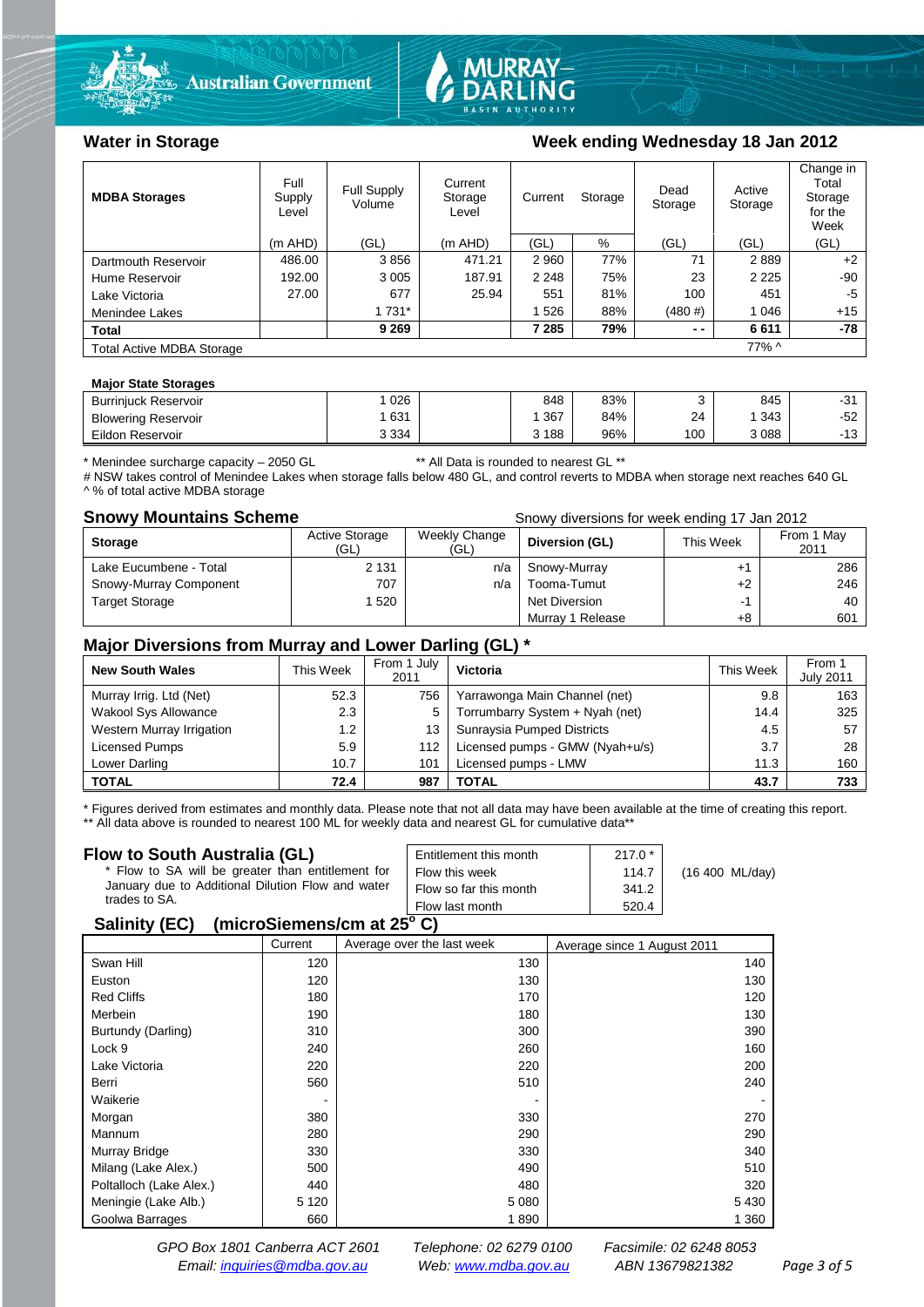

# MURRAY-<br>DARLING

## **River Levels and Flows Week ending Wednesday 18 Jan 2012**

|                                  | Minor Flood<br>Stage | Gauge    | Height  | Flow     | Trend | Average Flow<br>this Week | Average<br>Flow last<br>Week |
|----------------------------------|----------------------|----------|---------|----------|-------|---------------------------|------------------------------|
| <b>River Murray</b>              | (m)                  | local(m) | (m AHD) | (ML/day) |       | (ML/day)                  | (ML/day)                     |
| Khancoban                        |                      |          |         | 1 1 2 0  | F     | 970                       | 950                          |
| Jingellic                        | 4.0                  | 1.34     | 207.86  | 2 1 4 0  | F     | 2 3 0 0                   | 2760                         |
| Tallandoon (Mitta Mitta River)   | 4.2                  | 1.50     | 218.39  | 720      | S     | 940                       | 1 400                        |
| Heywoods                         | 5.5                  | 3.20     | 156.83  | 17 290   | S     | 15 3 20                   | 19 150                       |
| <b>Doctors Point</b>             | 5.5                  | 3.25     | 151.72  | 17 700   | F     | 16 210                    | 19 970                       |
| Albury                           | 4.3                  | 2.26     | 149.70  |          |       |                           |                              |
| Corowa                           | 3.8                  | 3.42     | 129.44  | 16 330   | R     | 15 510                    | 21 010                       |
| Yarrawonga Weir (d/s)            | 6.4                  | 1.44     | 116.48  | 8 4 0 0  | F     | 9680                      | 10 320                       |
| Tocumwal                         | 6.4                  | 2.12     | 105.96  | 8 2 5 0  | F     | 9640                      | 9590                         |
| Torrumbarry Weir (d/s)           | 7.3                  | 2.45     | 81.00   | 7720     | R     | 7 0 3 0                   | 5 6 3 0                      |
| Swan Hill                        | 4.5                  | 1.31     | 64.23   | 5740     | R     | 5 2 8 0                   | 5 100                        |
| Wakool Junction                  | 8.8                  | 2.71     | 51.83   | 7 2 6 0  | R     | 6940                      | 7670                         |
| Euston Weir (d/s)                | 8.8                  | 1.22     | 43.06   | 5 3 7 0  | S     | 5 3 7 0                   | 6740                         |
| Mildura Weir (d/s)               |                      |          |         | 4620     | F     | 5 300                     | 7640                         |
| Wentworth Weir (d/s)             | 7.3                  | 3.58     | 28.34   | 15 280   | R     | 15 680                    | 16 730                       |
| <b>Rufus Junction</b>            |                      | 4.92     | 21.85   | 16880    | R     | 15 680                    | 17 200                       |
| Blanchetown (Lock 1 d/s)         | ۰                    | 1.13     |         | 14 010   | F     | 15700                     | 18870                        |
|                                  |                      |          |         |          |       |                           |                              |
| <b>Tributaries</b>               |                      |          |         |          |       |                           |                              |
| Kiewa at Bandiana                | 2.7                  | 1.07     | 154.30  | 650      | F     | 840                       | 970                          |
| Ovens at Wangaratta              | 11.9                 | 8.09     | 145.77  | 930      | F     | 1 2 1 0                   | 1 2 7 0                      |
| Goulburn at McCoys Bridge        | 9.0                  | 1.86     | 93.28   | 1 630    | F     | 1 940                     | 990                          |
| Edward at Stevens Weir (d/s)     |                      | 1.47     | 81.24   | 1 2 8 0  | F     | 1 500                     | 1 3 3 0                      |
| <b>Edward at Liewah</b>          |                      | 1.77     | 57.15   | 1 0 9 0  | R     | 1 0 0 0                   | 1 0 7 0                      |
| <b>Wakool at Stoney Crossing</b> |                      | 1.34     | 54.83   | 250      | F     | 270                       | 340                          |
| Murrumbidgee at Balranald        | 5.0                  | 0.66     | 56.62   | 360      | F     | 610                       | 410                          |
| Barwon at Mungindi               |                      | 3.28     |         | 200      | F     | 460                       | 1 0 5 0                      |
| Darling at Bourke                | ۰                    | 11.87    |         | 63 460   | F     | 68 890                    | 71 950                       |
| Darling at Burtundy Rocks        |                      | 6.02     |         | 13 4 20  | R     | 13 0 20                   | 12 0 20                      |

Natural Inflow to Hume 6 830 5 500

(i.e. Pre Dartmouth & Snowy Mountains scheme)

**Weirs and Locks** Pool levels above or below Full Supply Level (FSL)

| <b>Murray</b>      | FSL (m AHD) | u/s     | d/s            |                       | FSL (m AHD) | u/s     | d/s     |
|--------------------|-------------|---------|----------------|-----------------------|-------------|---------|---------|
| Yarrawonga         | 124.90      | $-0.15$ | $\blacksquare$ | No. 7 Rufus River     | 22.10       | $+0.19$ | $+2.52$ |
| No. 26 Torrumbarry | 86.05       | $+0.00$ | $\blacksquare$ | No. 6 Murtho          | 19.25       | $+0.04$ | $+0.74$ |
| No. 15 Euston      | 47.60       | $+0.05$ | $\blacksquare$ | No. 5 Renmark         | 16.30       | $-0.01$ | $+0.62$ |
| No. 11 Mildura     | 34.40       | $+0.00$ | $+0.07$        | No. 4 Bookpurnong     | 13.20       | $+0.00$ | $+1.55$ |
| No. 10 Wentworth   | 30.80       | $+0.04$ | $+0.94$        | No. 3 Overland Corner | 9.80        | $-0.08$ | $+0.86$ |
| No. 9 Kulnine      | 27.40       | $+0.03$ | $+0.55$        | No. 2 Waikerie        | 6.10        | $+0.02$ | $+0.86$ |
| No. 8 Wangumma     | 24.60       | $+0.26$ | $+0.87$        | No. 1 Blanchetown     | 3.20        | $-0.00$ | $+0.38$ |

## **Lower Lakes FSL = 0.75 m AHD**

|  | Lake Alexandrina average level for the past 5 days (m AHD) |  | 0.70 |
|--|------------------------------------------------------------|--|------|
|--|------------------------------------------------------------|--|------|

| <b>Barrages</b>       |              |               |          | <b>Fishways at Barrages</b> |               |
|-----------------------|--------------|---------------|----------|-----------------------------|---------------|
|                       | Openings     | Level (m AHD) | No. Open | Rock Ramp                   | Vertical Slot |
| Goolwa                | 128 openings | 0.64          | 10       | -                           | Open          |
| Mundoo                | 26 openings  |               |          |                             |               |
| <b>Boundary Creek</b> | 6 openings   |               |          | -                           |               |
| Ewe Island            | 111 gates    |               |          | -                           |               |
| Tauwitchere           | 322 gates    | 0.60          | 13       | Open                        | Open          |

AHD = Level relative to Australian Height Datum, i.e. height above sea level